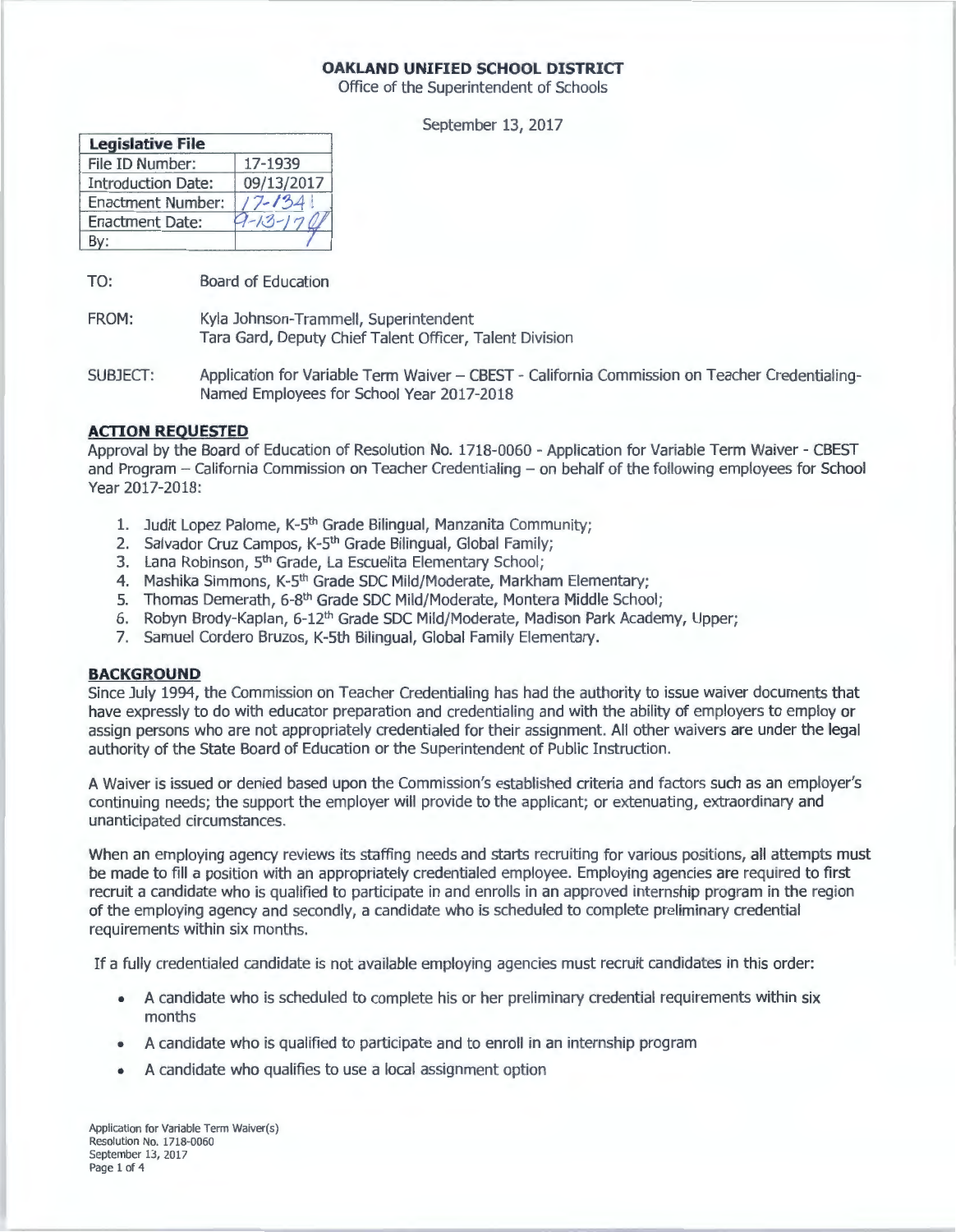If the employer is unable to find an individual who qualifies for one of the staffing options listed above, the Variable Term Waiver may be requested for the most qualified candidate.

#### **DISCUSSION**

The Board of Education, as the Governing Board, may approve an application seeking a Variable Term Waiver, from the Commission on Teacher Credentialing, as may be necessary for certain certificated employees of the District. For the 2017-2018 school year, BCLAD, CBEST and/or Program waivers are being sought for the following employees:

- 1. Judit Lopez Palome, K-5<sup>th</sup> Grade Bilingual, Manzanita Community;
- 2. Salvador Cruz Campos, K-5<sup>th</sup> Grade Bilingual, Global Family;
- 3. Lana Robinson, 5<sup>th</sup> Grade, La Escuelita Elementary School;
- 4. Mashika Simmons, K-5<sup>th</sup> Grade SDC Mild/Moderate, Markham Elementary;
- 5. Thomas Demerath, 6-8<sup>th</sup> Grade SDC Mild/Moderate, Montera Middle School;
- 6. Robyn Brody-Kaplan, 6-12<sup>th</sup> Grade SDC Mild/Moderate, Madison Park Academy Upper.

Judit Lopez Palome is requesting a Variable Term CBEST Multiple Subject w/ BCLAD embedded Judit Lopez Palome graduated from the University of Girona with a Bachelor's in Early Childhood and Elementary Education. This waiver will allow him time to complete CBEST.

Salvador Cruz Campos is requesting a Variable Term CBEST Single Subject: English w/ BCLAD embedded Salvador Cruz Campos graduated from Escuela Normal Superior del Estado de Puebla with a Bachelor's in Education. This waiver will allow him time to complete CBEST.

Lana Robinson is requesting a Variable Term CBEST Multiple Subject waiver. Lana Robinson graduated from the California State University, Sacramento, with a Bachelor's in Child Development. This waiver will allow him time to complete CBEST.

Mashika Simmons is requesting a Variable Term CBEST Education Specialist: Mild/Moderate waiver. Mashika Simmons graduated from the California State University, Dominguez Hills, with a Bachelor's in African Studies: Individual, Family and Community. This waiver will allow her time to complete CBEST.

Thomas Demerath is requesting a Variable Term CBEST Education Specialist: Mild/Moderate waiver. Thomas Demerath graduated from St. Francis College with a Bachelor's in English. This waiver will allow him time to complete CBEST.

Robyn Brody-Kaplan is requesting a Variable Term CBEST Education Specialist: Mild/Moderate waiver. Robyn Brody-Kaplan graduated from Rutgers State University of New Jersey with a Bachelor's in Sociology. This waiver will allow her time to complete CBEST.

## **FISCAL IMPACT**

None.

#### **RECOMMENDATION**

Approval by the Board of Education of Resolution No. 1718-0060 - Application for Variable Term Waiver - CBEST and Program - California Commission on Teacher Credentialing - on behalf of the following employees for School Year 2017-2018:

- 1. Judit Lopez Palome, K-5<sup>th</sup> Grade Bilingual, Manzanita Community;
- 2. Salvador Cruz Campos, K-5<sup>th</sup> Grade Bilingual, Global Family;
- 3. Lana Robinson, 5<sup>th</sup> Grade, La Escuelita Elementary School;
- 4. Mashika Simmons, K-5<sup>th</sup> Grade SDC Mild/Moderate, Markham Elementary;
- 5. Thomas Demerath, 6-8<sup>th</sup> Grade SDC Mild/Moderate, Montera Middle School;
- 6. Robyn Brody-Kaplan, 6-12<sup>th</sup> Grade SDC Mild/Moderate, Madison Park Academy Upper.